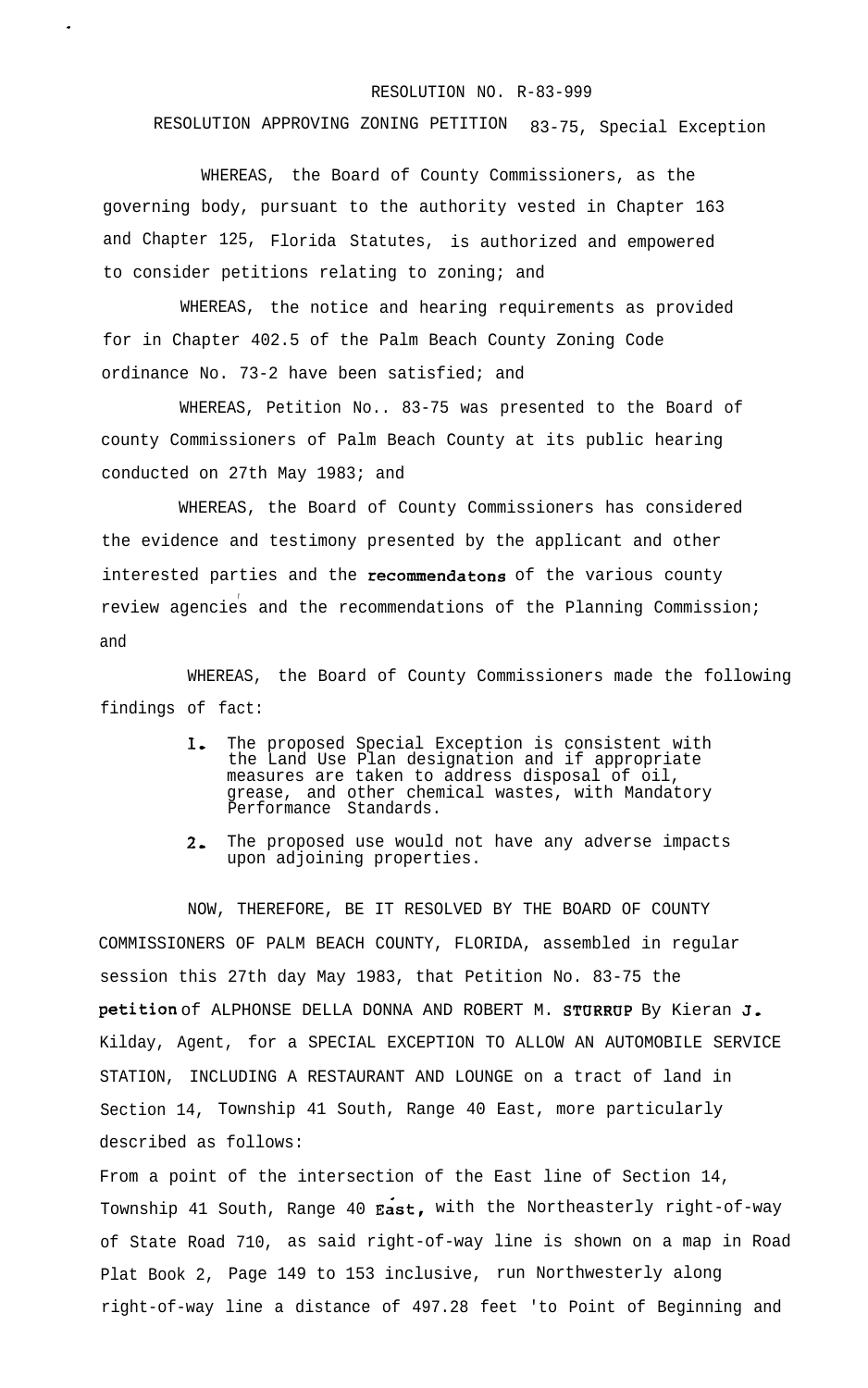the Southeast corner of a Tract of land hereinafter described; thence continue Northwesterly along said right-of-way line a distance of 150° feet; thence Northerly along a line parallel to the East line of said Section 14, which makes an angle with the preceding course measured from Southeast through East to North 126°26'50", a distance of 361.01 feet; thence Southeasterly and parallel to said right-of-way line a distance of 150 feet; thence Southerly and parallel to the East line of Section 14, a distance of 361.01 feet to the Point of Beginning, and a non-exclusive easement for ingress and egress purposes to the following described property:

. ,. .

Tract of land in Section 14, Township 41 South, Range 40 East more particularly described:

From the point of the intersection of the East line of said Section 14, Township 41 South, Range 40 East, with the Northeasterly right-of-way line of State Road 710 as the said right-of-way is shown on the map in Road Plat Book 2, Page 149 to 153 inclusive, run Northwesterly along the right-of-way line a distance of 647.28 feet to a Point of Beginning, and the Southeast corner of a Tract of land hereinafter described; thence continue Northwesterly along said right-of-way line a distance of 50 feet; thence Northerly along a line parallel to the East line of Section 14, which makes an angle with the preceding course measured from the Southeast through East to North of 126°26'50" a distance of 50 feet; thence Southeasterly and parallel to the right-of-way line a distance of 50 feet; thence Southerly and parallel to the East line of Section 14, a distance of 50 feet to the Point of Beginning. Said property located on the north side of S.R.710 (Beeline Highway), approximately 7 miles west of  $U.S.A41 (S.R.7)$  and approximately 3 l/2 miles northwest of Donald Ross Road in an IL-Light Industrial District was approved as advertised subject to the following conditions:

- **1.** The development must retain **onsite** 85% of the storm water runoff generated by a three (3) year storm per requirements ofthe Permit Section, Land Development Division.
- 2. The developer shall contribute Seven Hundred and Fifty Dollars (\$750.00) toward the cost of meeting this project's direct and identifiable impact, to be paid at the time of isssuance of the building permit.
- 3. The developer shall take reasonable precautions during the development of this property to insure that fugitive particulates (dust particles) from this project do not become a nuisance to neighboring properties.